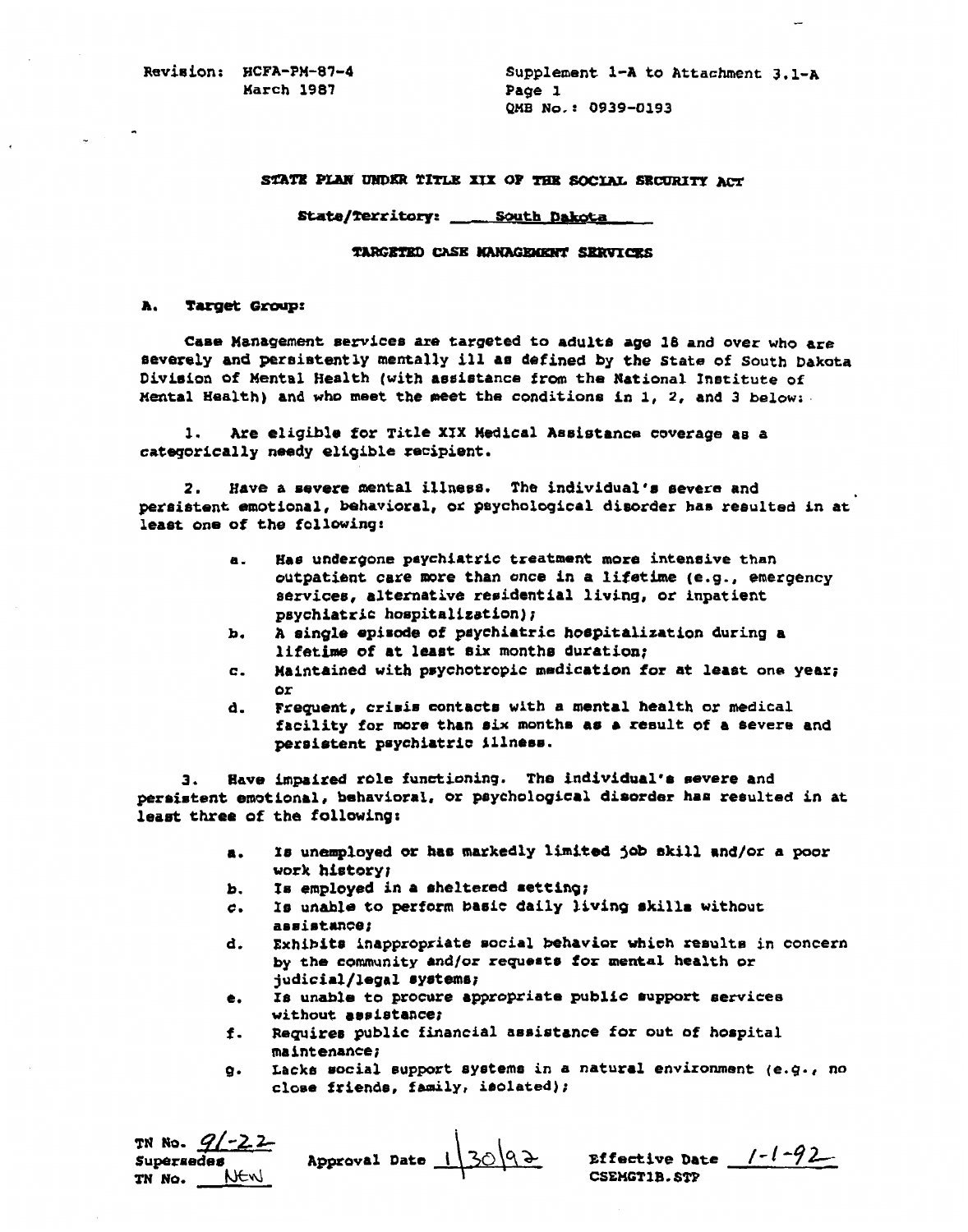- **h. le in constant or cyclical turmoil with family or social system; or**
- **i.** *Is* **a non-compliant recipient of mental health services when clear need is evident.**

## B. Areas of the State in which services will be provided:

- $\sqrt{X}$  Entire State.
- / / Only in the following geographic areas (authority of section 1915(g)(1) of the Act is invoked to provide services less than Statewide:

## **comparability** *of* **services**

- Services are provided in accordance with section  $1902(a)(10)(B)$  of  $\prime$  / the Act.
- *fz***Services are not comparable in amount, duration, and scope. Authority of section 1915(g)(1)** *of* **the Act is invoked to provide services without regard to the requirement8 of section 1902(a) (10)(b) of the Act.**
- **D. definition of services**

**cam management service6 shall include:** 

- **1. Client identification and follow-up.** 
	- **a. Aselst the client in obtaining needed services supports and entitlemente.**
	- b. **inform client** *Of* **hie tights related to mental health treatment.**
	- *c.* **Follow-up to petsons who decline treatment services or who are unable to access needed services**
- **2- Coordination of needs assessment** 
	- **a. assess client needo based on:** 
		- **(1) identifying information.** 
			- **(2) Physical health/substance abuse.**
			- **(3) activities of daily living.**
			- **(4) social/emotional status**
			- **(5) Social/family support network.**
			- *(6)* **Physical environment.**
			- *(7)* **Vocational/educational status**
			- **(8) Legal status**
	- Determine client's willingness and clinical/social need for ъ. **services**
	- **c. Participate inthe treatment planning process to ensure coordination of medical/mental healthand support services**

| TN No. $9/-22$           | Approval Date $\frac{1}{30}$ 92 | Effective Date $/7/7$ - $92-$ |
|--------------------------|---------------------------------|-------------------------------|
| Supersedes<br>TN NO. NEW |                                 | CSEMGT1B.STP                  |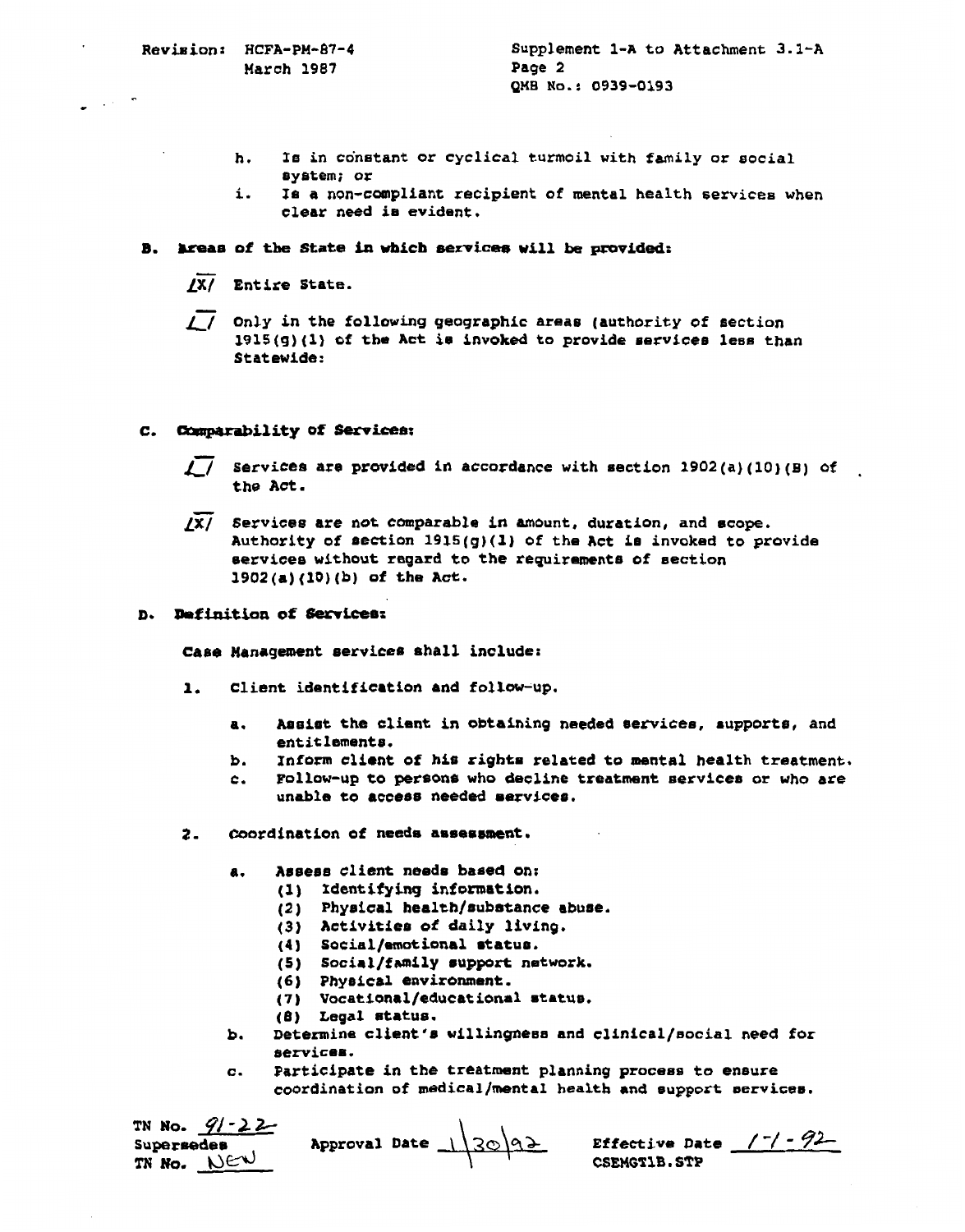**CONTRACT STATE** 

 $\overline{a}$ 

فالمحافظ والمحافظ

**3. case Management service plan development.** 

**a. Develop and implement a written individualized Case Management service plan.** 

والمصطر الصفيات بالرباب العويد

- **b. Perform periodic review/revision of the case Management service plan.**
- **4. Service mobilization linkage, and monitoring.** 
	- **a. assist in coordinating services with other agencies, resources and support systems**
	- **b. Document unmet** *or* **changing need.**
	- **assist and follow-through on appropriate referrals.**
	- **d. assist client in accessing 24-hour crisis services**
	- **e. Monitor service delivery, and continually evaluate client status and quality of services needed.**
	- **f. Monitor client's continuing need far Case Management services**
	- **g. Advocate for providere and community members to respond** *to*  **client needs.**

### *8.* **qualification of providers**

**Case managers shall be employee8 of an independently enrolled provider who is a comprehensive mental healthfacility which provides the following array** *of* **services** 

- **1. Outpatient serviceat**
- *2.* **Emergency services**
- **3. Liaison services**
- **4. psychiatric rehabilitation;**
- 5. Community residential services; and <br>6. Consultation and education.
- **6. consultation urd education.**

**The overall Case Management program at each enrolled provider met be directed by a qualified mental health professionalas defined in the south Dakota Mental Health rules Each Case Manager must met at least one of the following requirements** 

**1. Qualified Mental Health professional (Qnrrp) consistent with South Dakota Mental Health rules;** 

**2. Maatera degree level in a human services field;** 

**3. Bachelors degree level in a human service. field with a minimum of one year experience in mental healthor human services** 

*P.* **Bachelors degree level in a non-human services field with a minimum**  of two years experience in mental health or human services; or

**5. registered Nurse (2 or 3 year degree) with a minimum of two yeare experience in mental health or human services** 

**Human services field, for purposes of determining Case Manager qualification includes degrees in psychology Sociology, Social Work, nursing and Human Services.** 

**TN lo.** *f1-a*  **TN RO.** NEW CSENGT1B.STP

**supersedes** Approval Date  $\sqrt{30/9^2}$  Effective Date /-/-92